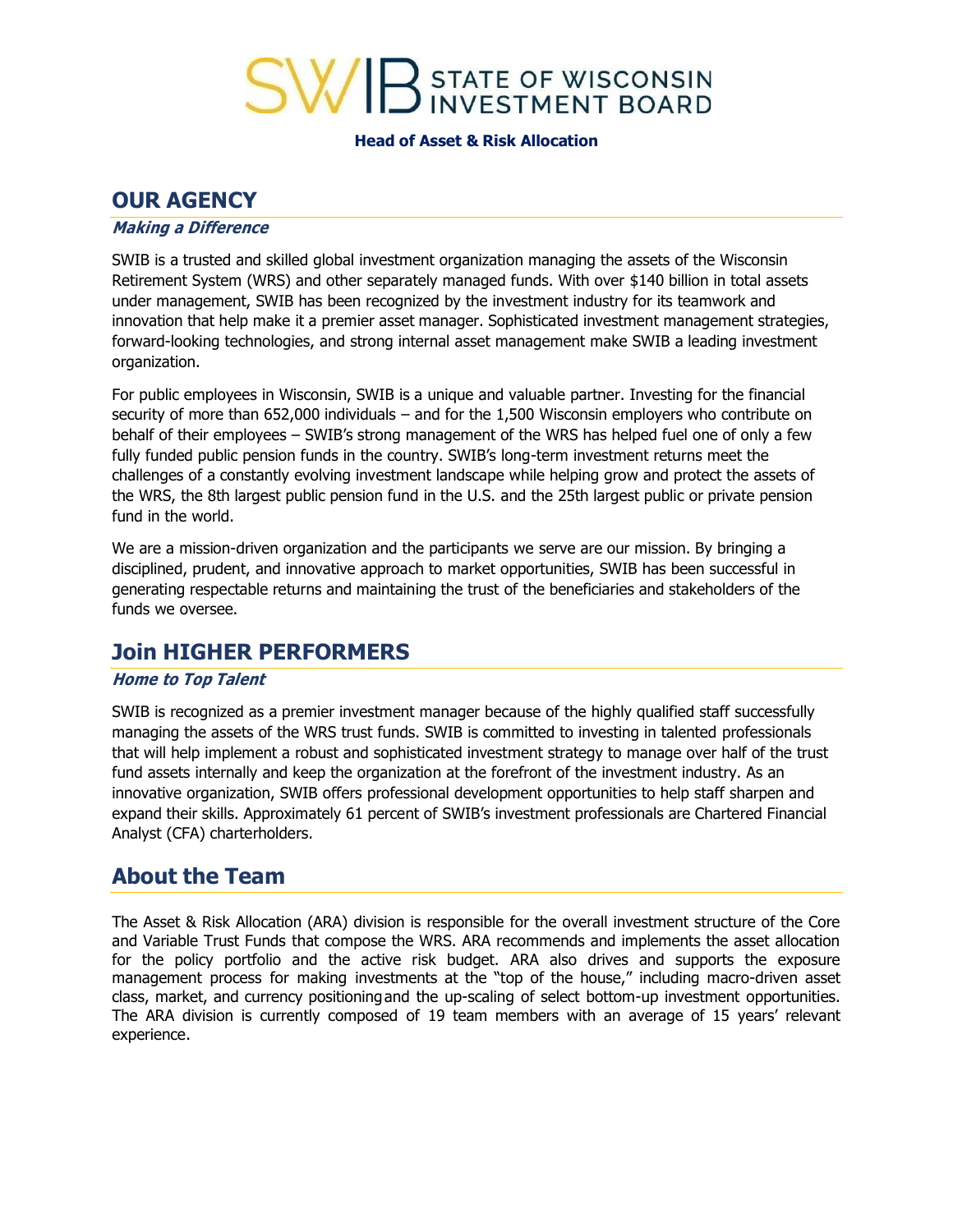### **Position Overview Head of Asset & Risk Allocation**

### **Essential activities:**

Policy (Asset Allocation & Factor Exposure)

- Develop, recommend and implement asset allocation policy, including policy leverage, in collaboration with ED/CIO and the Board asset allocation consultant (potentially including factor exposures in the future).
- Maintain the analytical framework for developing the asset allocation recommendation for the Board. Maintain equilibrium and current required and expected returns for asset classes, regions, currencies and factors.
- Chair the Rebalancing Task Force to consider and approve the implementation of mandatory and discretionary rebalancing and coordinate rebalancing and monthly cash flow activities.
- Evaluate the structure of the investment program and recommend efficiency improvements with the objective of maximizing excess return without taking undue risk. This includes, in collaboration with the ED/CIO, the determination of how much capital and risk to manage actively or passively and internally or externally within each asset class and within each subasset class.
- Develop and recommend relative performance maximums (RPMs) that are excess return targets that drive staff compensation, in collaboration with the ED/CIO and the Board RPM consultant.
- Provides leadership and analysis to support the capital market and global macro analysis for the investment group. Manages the quantitative analysis and research that supports the policy allocation of capital and risk. Works closely with the Board asset allocation consultant, actuarial consultant and the CIO to update the asset allocation and active risk budget every year.
- Direct, in consultation with the ED/CIO, the internally managed portfolios to modify their risk profile based on changes in the capital markets and total policy risk.

### Exposure Management

- Determine appropriate contingency plans and risk mitigation actions for stressed market environments or when Core Fund or Variable Fund risk levels exceed expectations.
- Develop, recommend, and approve exposure management and overage implementation strategies pursuant to the IC Guidelines.
- Assist in determining the currency overlay strategy.

#### Research & Valuation

- Monitor capital market conditions and maintain valuation models used to support the exposure management process for tilting and managing the active risk of the plan. Utilize internal and external analytical resources to maintain and continually enhance valuation tools.
- Maintain macroeconomic and market valuation investment process needed to support the other investment divisions and the exposure management process across markets for a wide range of securities and strategies.
- Develop and update the investment playbook for investable opportunities and reactions to market shocks. Foster a culture that supports disciplined rebalancing and opportunistic risk taking in the face of market dislocation and illiquidity.

# Mission Driven

**To be a trusted and skilled global investment organization contributing to strong financial futures for the beneficiaries of the funds entrusted to us.**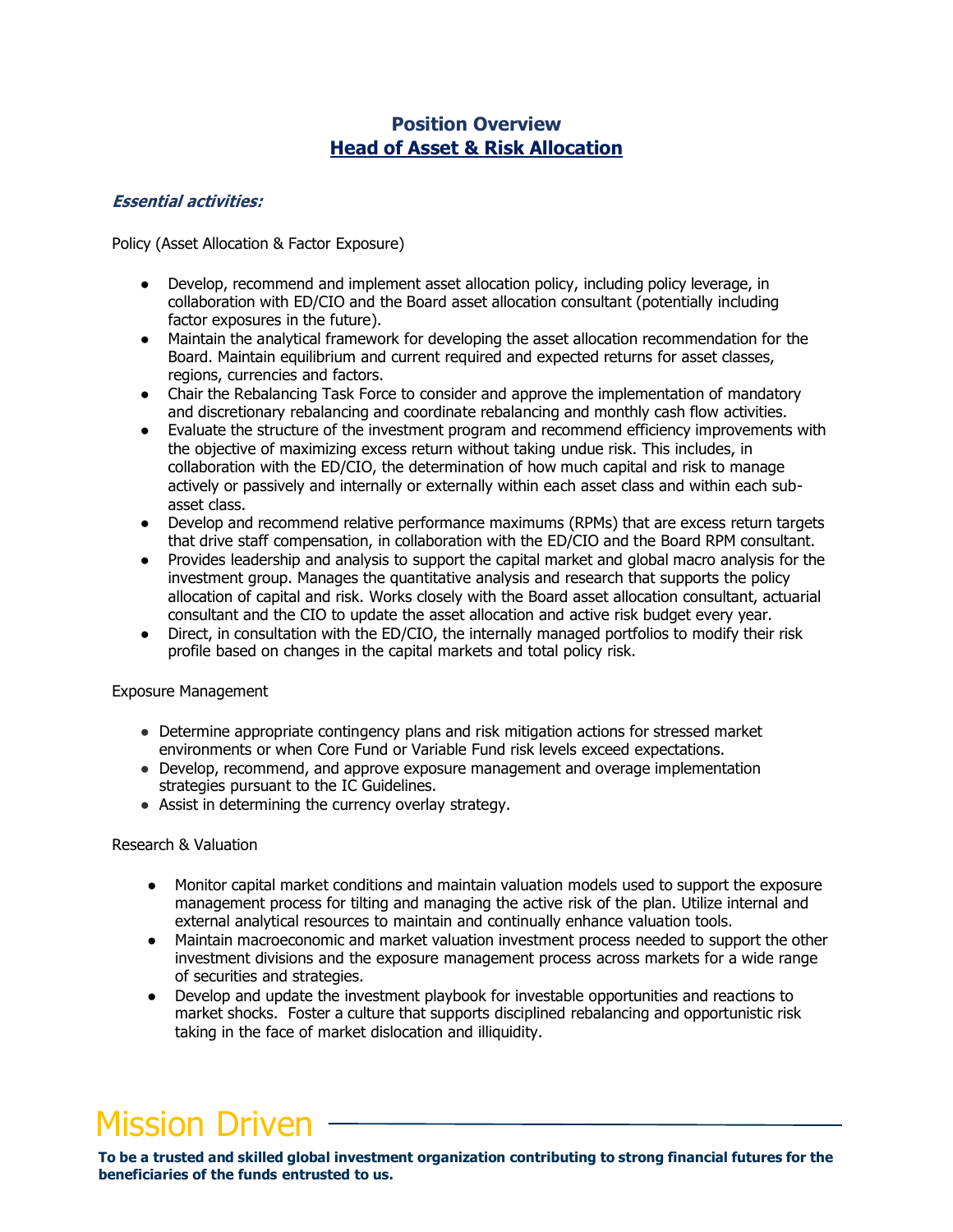### Portfolio Implementation

● Provide guidance and oversee the portfolio implementation of internally managed strategies related to liquidity, leverage, and exposure management.

### Financing & Collateral Management

● Provide guidance and oversee the Financing and Collateral Management activities that support the Fund's investment strategies.

### Separately Managed Funds

● Accountable for oversight of all investment funds managed by SWIB outside of the pension and cash fund assets (currently, 4 additional programs).

Team Leadership & Communication

- Educate and advise the Board of Trustees, including through the Quarterly Investment Update section ofthe quarterly Board meeting.
- Develop the internal Asset & Risk Allocation team. Expand the team's skill set, mentor, earn trust, promote collaborative problem solving, provide clear direction, reward and hold individual members accountable.
- Responsible for coordinating activities related to the Investment Committee (IC) meetings, including planning, agenda input, and serve as the vice-chair of the IC.
- Review the annual audited financial statements of the plan and the schedule of investments
- Serve on the Enterprise Risk and Compliance Committee as well as other agency-wide committees, councils and task forces.

### **The ideal candidate:**

- Advanced degree (e.g., master's or doctorate) in economics, finance, or related field.
- 15 plus years' work experience with an investment manager such as an asset management firm, hedge fund, or pension.
- 10 plus years' experience leading high-functioning teams.
- CFA and/or FRM preferred.
- Possess a deep understanding of quantitative analysis and computational techniques and a demonstrated ability to apply the techniques to asset allocation, risk management, portfolio construction, and risk budgeting.
- Leadership: A history of achievement and a proven, strategic, trusted leader of high performing, results oriented investment talent. Ability to foster a culture of camaraderie and enthusiasm to create an appealing work environment and excellent performance.
- Subject matter expertise (SME) and thorough familiarity with risk assessment.
- Demonstrates sound judgment in stressful conditions, maintains convictions in difficult investment settings, and exhibits intellectual flexibility.
- Ability to partner with key internal stakeholders.
- Familiarity with asset & liability modeling.
- An experienced investment professional with superior leadership skills and specific experience with multiple asset classes including both public and private markets.
- Possesses strong business judgment with the ability to provide informed and thoughtful counsel to the Executive Director/Chief Investment Officer, Board, and Investment Committee.

# **Mission Driven**

**To be a trusted and skilled global investment organization contributing to strong financial futures for the beneficiaries of the funds entrusted to us.**